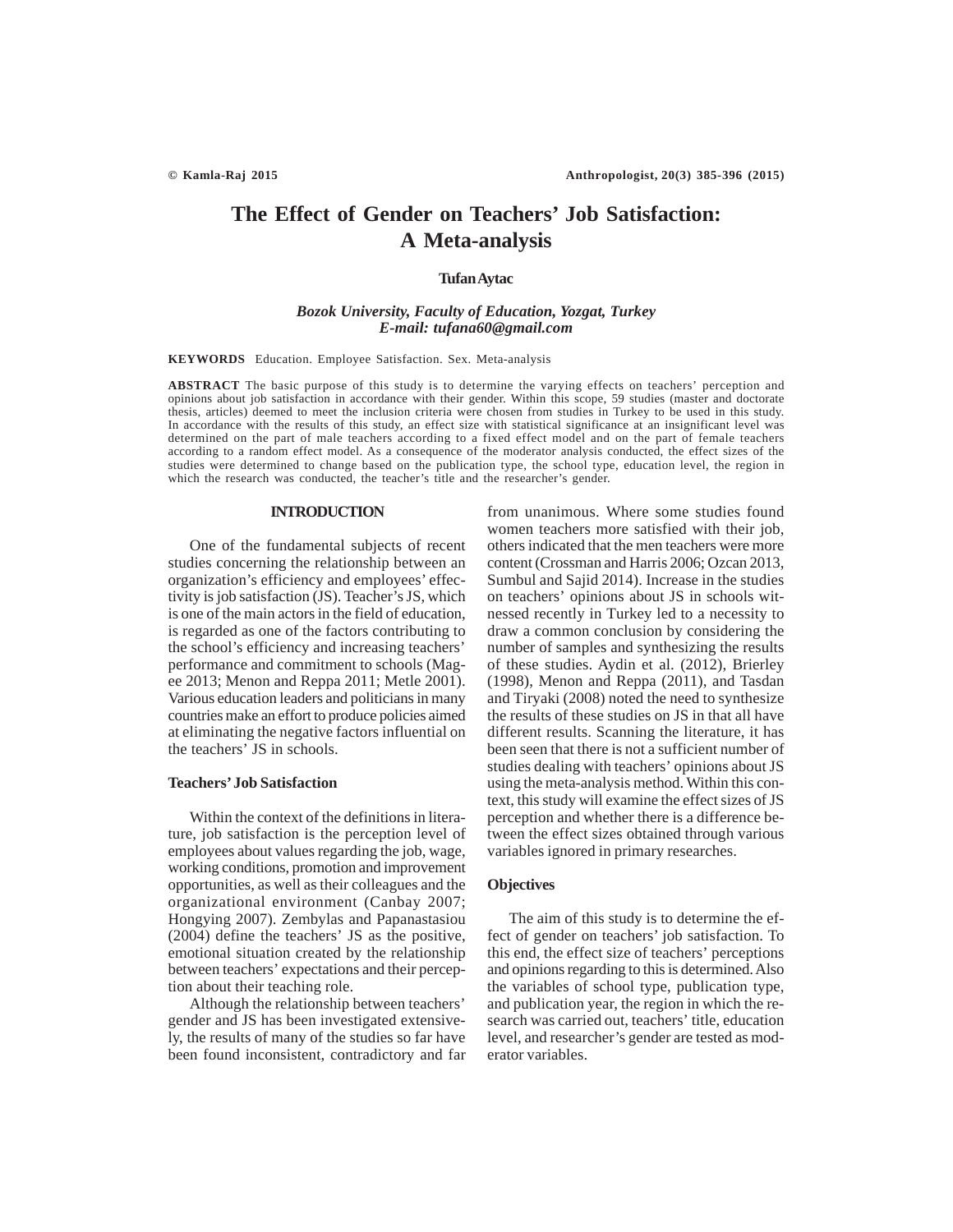#### **METHODOLOGY**

In this section, the research model, data collection and data analysis are included.

# **Research Model**

The meta-analysis method, which is one of the methods used for synthesizing the research results, constitutes this research's model. The process including analysis, synthesis and interpretation of quantitative findings obtained from independent studies through advanced statistical techniques is called meta-analysis. The aim of meta-analysis is to combine the findings of various studies conducted at different times in different places on the same subject so as to reveal the facts about this subject and to achieve the most reliable fact in quantitative terms by increasing the number of samples (Aytac 2014; Cumming 2012).

#### **Data Collection**

MA theses and PhD dissertations on teachers' perception and opinions about JS in Turkey are the basic data sources for this study. The keywords "job satisfaction/satisfied with job", "professional satisfaction" and "job compliance" were used to find related material and researches in the National Thesis Archive of the Council of Higher Education. Following the browsing process, 59 of 82 studies on the subject of this study were found convenient for inclusion criteria. In choosing the studies to be included in this study, the following criteria were used:

- (i) *Criterion 1*: Published or unpublished references: MA and PhD theses.
- (ii) *Criterion 2*: Convenience of the research method of the study: the requirement for being an empirical study and use of tenure of office as an independent variable to obtain the effect size during the meta-analysis.
- (iii) *Criterion 3*: Existence of sufficient numeric data: Sample size, mean, standard deviation, F value, t value,  $\chi^2$  value, Kruskal Wallis value, Mann Whitney U data and p-value, were considered for male and female teacher groups to determine the effect sizes necessary for a meta-analysis.

Twenty-three studies were not included in the study on the grounds that they used different variables (managers, academic members) and they lacked the data necessary for a meta-analysis. The sample of this study is limited to 59 studies, and MA theses and PhD dissertations on this subject written in Turkey between the years 1999 and 2014.

#### **Coding Protocol Reliability**

A coding protocol, which includes the name, content and data of this study has been created. Compliance between Coder-1 and Coder-2 was found to be 89.5 percent. Cohen's Kappa statistics was used to ensure the inter-rater reliability and it was found to be 0.93. This result indicated almost a perfect compliance between the raters (Card 2012).

#### **Validity**

The validity and reliability of the meta-analysis depends on the validity and reliability of the studies included in the research. Also, screening and including all related studies which meet the criteria of meta-analysis increases the validity of the study. As Decoster (2004) and Petitti (2000) pointed out, the combined effect size in meta-analysis are as valid as the validity of the studies included. It has seen that, the thesis included in this study have been carried out with valid and reliable research instruments. In this context, it was determined that the validity of data collection instruments had been ensured in all of 59 studies included in the meta-analysis.

#### **Data Analysis**

During the analysis of data, one of the methods of meta-analysis compared groups (fixed and random-effects models). Group differences method was used. During this study, the effect sizes, variances and comparisons of the groups included in each study were measured through CMA ver. 2.2.064 [Comprehensive Meta-Analysis], and the Statistical Package Software for Meta-Analysis (Borenstein et al. 2009). This study includes female teachers as the sample group and male teachers as the control group. Thus, a positive status of the effect size is interpreted as being in favor of female teachers, while its negative status is interpreted as being in favor of male teachers.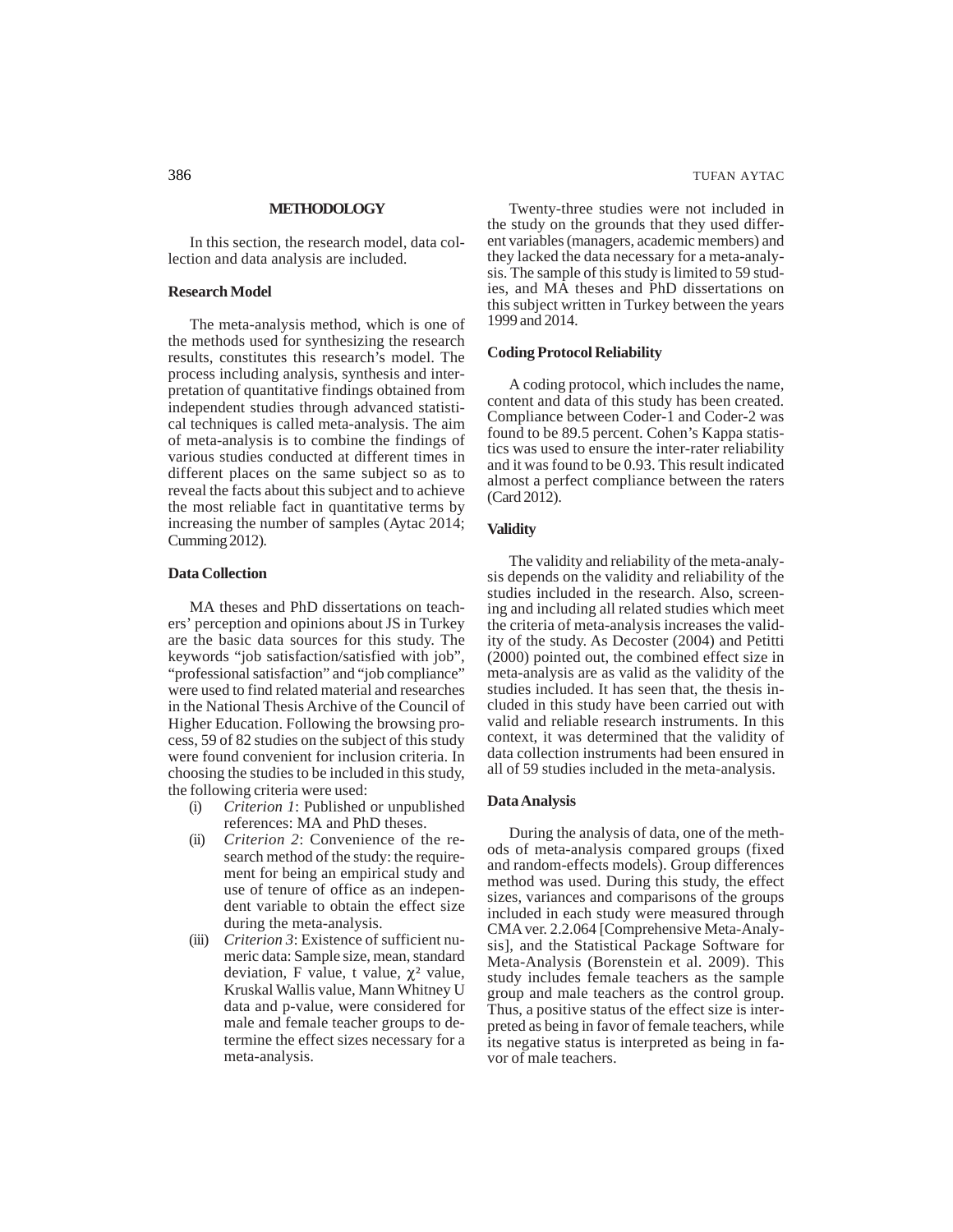#### **RESULTS**

The related data covered in the studies included in this study was analyzed so as to find an answer to the question of the study. Findings concerning the publication bias, descriptive statistics, forest plot, fixed effect model findings, homogeneity test, random effect model findings and moderator analysis findings obtained from these analyses are given below.

#### **Publication Bias**

In this study, publication bias was evaluated through two means: (a) Cone Dispersion Graphic, (b) Orwin's Fail-Safe N. (Borenstein et al. 2009; Cooper et al. 2009).

As reflected in Figure 1, the majority of 59 studies that were included in this study are located on upper side of the figure and very close to the conjoined effect size. In this sense, this cone graphic is one of the indicators of the absence of a publication bias (Borenstein et al. 2009) in terms of the studies included in this study.

Orwin's Fail-Safe N Evaluation was also conducted to test the publication bias. Orwin's Fail-Safe N calculates the number of studies that are likely to be excluded from the meta-analysis (Borenstein et al. 2009). In the consequence of this analysis, Orwin's Fail-Safe N was found to be

126. The necessary number of study for the average effect size found as 0.018 in the consequence of the meta-analysis to reach .01 (trivial) level, in other words, almost to zero effect size is 126. However, 59 studies, which were included in this study, are the total number of studies which meet the inclusion criteria and which are available among all the studies conducted on this subject in Turkey (qualitative, quantitative and theoretical). Impossibility to attain another 126 studies may be accepted as another indicator of the absence of publication bias in this metaanalysis.

In addition, Kendall's Tau coefficient 0.33, which is used for determining whether there is a publication bias or not in statistical terms, was found as *p*=0.48. Since the fact that p-value does not result in a significant difference under this condition meant that p-value met the expectation to be higher than 0.05, the fact that there is no publication bias in this study was proved in statistical terms.

# **Non-conjoint Findings of Effect Size Analysis Based on Teachers' Gender**

The effect sizes of male and female teachers' perception about JS, standard error and its upper and lower limits based on a reliability level of ninety-five percent are given in Table 1.



**Fig. 1. Cone dispersion graphic of the studies with effect size data on differences among teachers' perceptions about JS in accordance with their gender**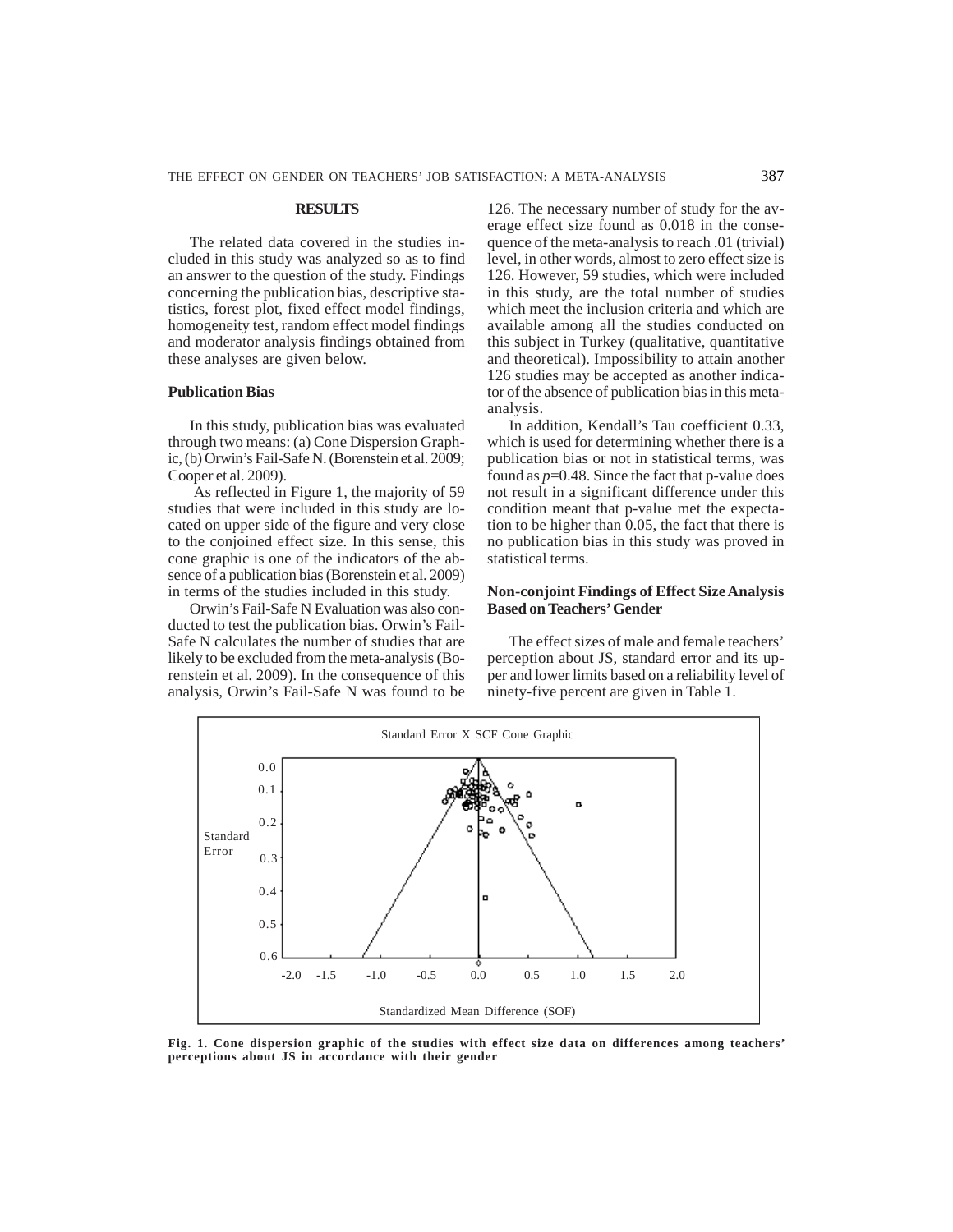| Research name              | Effect            | Standard Variance Lower |                |                      | Upper          | Z-                | $p -$          |            | Gender      |
|----------------------------|-------------------|-------------------------|----------------|----------------------|----------------|-------------------|----------------|------------|-------------|
|                            | size $(d)$        | error                   |                | limit                | limit          | value             | value          | Male       | Female      |
| Agaoglu 2011               | $-0.115$          | 0.136                   | 0.019          | $-0.382$             | 0.152          | $-0.842$          | 0.400          | 84         | 151         |
| Akkus 2010                 | 0.018             | 0.226                   | 0.051          | $-0.424$             | 0.460          | 0.079             | 0.937          | 66         | 28          |
| Aslan 2013                 | 0.074             | 0.124                   | 0.015          | $-0.168$             | 0.317          | 0.601             | 0.548          | 109        | 163         |
| Ayhan 2006                 | $-0.346$          | 0.133                   | 0.018          | $-0.606$             | $-0.086$       | $-2.607$          | 0.009          | 154        | 92          |
| Bayri 2006                 | 0.108             | 0.213                   | 0.045          | $-0.309$             | 0.525          | 0.507             | 0.612          | 33         | 67          |
| Adiguzel 2010              | $-0.131$          | 0.140                   | 0.020          | $-0.407$             | 0.144          | $-0.936$          | 0.349          | 96         | 108         |
| Aknur 2013                 | $-0.013$          | 0.139                   | 0.019          | $-0.285$             | 0.259          | $-0.095$          | 0.924          | 103        | 105         |
| Aras 2012                  | $-0.050$          | 0.128                   | 0.016          | $-0.301$             | 0.200          | $-0.395$          | 0.693          | 136        | 112         |
| Bilge 2008                 | $-0.274$          | 0.115                   | 0.013          | $-0.500$             | $-0.048$       | $-2.376$          | 0.018          | 227        | 114         |
| Bilir 2007                 | 0.010             | 0.089                   | 0.008          | $-0.165$             | 0.186          | 0.117             | 0.907          | 253        | 247         |
| Boga 2010                  | $-0.160$          | 0.071                   | 0.005          | $-0.298$             | $-0.021$       | $-2.256$          | 0.024          | 381        | 423         |
| Canbay 2007                | 0.095<br>$-0.203$ | 0.124                   | 0.015<br>0.012 | $-0.147$<br>$-0.416$ | 0.337<br>0.011 | 0.768<br>$-1.857$ | 0.442<br>0.063 | 222<br>127 | 93<br>252   |
| Cebeci 2004<br>Ceyhun 2009 | 0.440             | 0.109<br>0.120          | 0.014          | 0.205                | 0.674          | 3.671             | 0.000          | 213        | 107         |
| Turanli 2007               | 0.063             | 0.047                   | 0.002          | $-0.030$             | 0.156          | 1.335             | 0.182          | 1399       | 653         |
| Cankaya 2010               | $-0.304$          | 0.042                   | 0.002          | $-0.386$             | $-0.221$       | -7.219            | 0.000          | 994        | 1339        |
| Celik 2003                 | 0.069             | 0.233                   | 0.054          | $-0.387$             | 0.525          | 0.295             | 0.768          | 29         | 51          |
| Cetin 2007                 | $-0.032$          | 0.099                   | 0.010          | $-0.225$             | 0.161          | $-0.321$          | 0.748          | 202        | 210         |
| Cifcili 2007               | $-0.143$          | 0.089                   | 0.008          | $-0.317$             | 0.031          | $-1.606$          | 0.108          | 271        | 239         |
| Coskun 2013                | $-0.019$          | 0.153                   | 0.023          | $-0.318$             | 0.280          | $-0.124$          | 0.901          | 89         | 83          |
| Demirel 2006               | $-0.115$          | 0.114                   | 0.013          | $-0.338$             | 0.107          | $-1.013$          | 0.311          | 153        | 158         |
| Demirsoy 2007              | $-0.295$          | 0.103                   | 0.011          | $-0.497$             | $-0.093$       | $-2.863$          | 0.004          | 168        | 220         |
| Durak 2009                 | $-0.066$          | 0.130                   | 0.017          | $-0.320$             | 0.189          | $-0.506$          | 0.613          | 89         | 178         |
| Dundar 2011                | 0.046             | 0.119                   | 0.014          | $-0.188$             | 0.280          | 0.387             | 0.699          | 208        | 106         |
| Ekinci 2006                | $-0.132$          | 0.152                   | 0.023          | $-0.429$             | 0.165          | $-0.872$          | 0.383          | 63         | 142         |
| Gamsiz 2013                | $-0.091$          | 0.076                   | 0.006          | $-0.241$             | 0.058          | $-1.198$          | 0.231          | 346        | 343         |
| Genc 2006                  | 0.318             | 0.218                   | 0.048          | $-0.109$             | 0.745          | 1.458             | 0.145          | 88         | 28          |
| Gencturk 2008              | 0.176             | 0.108                   | 0.012          | $-0.037$             | 0.388          | 1.619             | 0.106          | 241        | 132         |
| Gundogdu 2013              | $-0.066$          | 0.119                   | 0.014          | $-0.299$             | 0.168          | $-0.552$          | 0.581          | 155        | 130         |
| Kagan 2005                 | $-0.090$          | 0.147                   | 0.022          | $-0.377$             | 0.198          | $-0.613$          | 0.540          | 186        | 62          |
| Karaca 2007                | 0.523             | 0.207                   | 0.043          | 0.117                | 0.930          | 2.523             | 0.012          | 40         | 60          |
| Karahan 2006               | 0.420             | 0.149                   | 0.022          | 0.127                | 0.713          | 2.813             | 0.005          | 113        | 77          |
| Karakus 2008               | 0.223             | 0.157                   | 0.025          | $-0.085$             | 0.532          | 1.419             | 0.156          | 261        | 48          |
| Kartal 2006                | $-0.260$          | 0.096                   | 0.009          | $-0.449$             | $-0.071$       | $-2.701$          | 0.007          | 194        | 248         |
| Kilic 2013<br>Kilic 2011   | $-0.026$          | 0.102                   | 0.010<br>0.008 | $-0.226$<br>$-0.249$ | 0.174          | $-0.255$          | 0.799<br>0.372 | 158<br>223 | 243<br>321  |
| Korkmaz 2013               | $-0.078$<br>0.297 | 0.087<br>0.131          | 0.017          | 0.040                | 0.093<br>0.554 | $-0.892$<br>2.263 | 0.024          | 108        | 129         |
| Kumas 2008                 | 0.261             | 0.101                   | 0.010          | 0.062                | 0.459          | 2.575             | 0.010          | 218        | 179         |
| Mavi 2008                  | 0.552             | 0.214                   | 0.046          | 0.133                | 0.971          | 2.582             | 0.010          | 28         | 112         |
| Okan 2010                  | 0.266             | 0.103                   | 0.011          | 0.063                | 0.468          | 2.574             | 0.010          | 256        | 150         |
| Meziroglu 2005             | $-0.091$          | 0.111                   | 0.012          | $-0.309$             | 0.127          | $-0.820$          | 0.412          | 163        | 161         |
| Orhan 2013                 | 0.205             | 0.155                   | 0.024          | $-0.099$             | 0.509          | 1.323             | 0.186          | 144        | 59          |
| Ocal 2011                  | 0.683             | 0.111                   | 0.012          | 0.466                | 0.900          | 6.158             | 0.000          | 294        | 120         |
| Ozcan 2013                 | $-0.251$          | 0.103                   | 0.011          | $-0.454$             | $-0.049$       | $-2.433$          | 0.015          | 183        | 195         |
| Ozturk 2007                | $-0.140$          | 0.142                   | 0.020          | $-0.417$             | 0.137          | $-0.989$          | 0.323          | 94         | 107         |
| Sonmez 2007                | $-0.097$          | 0.214                   | 0.046          | $-0.517$             | 0.324          | $-0.450$          | 0.652          | 68         | 32          |
| Sahin 1999                 | 0.427             | 0.086                   | 0.007          | 0.258                | 0.595          | 4.957             | 0.000          | 359        | 224         |
| Tomrukcu 2010              | 0.649             | 0.134                   | 0.018          | 0.386                | 0.911          | 4.839             | 0.000          | 141        | 100         |
| Tunc 2013                  | 0.648             | 0.254                   | 0.064          | 0.151                | 1.146          | 2.554             | 0.011          | 21         | 69          |
| Turkoglu 2008              | $-0.190$          | 0.116                   | 0.013          | $-0.418$             | 0.038          | $-1.635$          | 0.102          | 115        | 211         |
| Yapicikardesler<br>2007    | $-0.333$          | 0.116                   | 0.014          | $-0.561$             | $-0.105$       | $-2.866$          | 0.004          | 208        | 117         |
| Yildiz 2010                | $-0.104$          | 0.105                   | 0.011          | $-0.309$             | 0.101          | $-0.993$          | 0.321          | 205        | 165         |
| Yuksel 2009                | 0.021             | 0.183                   | 0.034          | $-0.338$             | 0.380          | 0.113             | 0.910          | 55         | 65          |
| Zog 2007                   | $-0.118$          | 0.116                   | 0.014          | $-0.347$             | 0.110          | $-1.018$          | 0.309          | 158        | 139         |
| Cek 2011                   | 0.015             | 0.117                   | 0.014          | $-0.215$             | 0.245          | 0.126             | 0.900          | 141        | 150         |
| Citak 2008                 | 0.043             | 0.094                   | 0.009          | $-0.141$             | 0.227          | 0.454             | 0.650          | 243        | 213         |
| Gencer 2004                | 0.046             | 0.076                   | 0.006          | $-0.102$             | 0.195          | 0.613             | 0.540          | 420        | 300         |
| Sadik 2014                 | 0.086             | 0.098                   | 0.010          | $-0.106$             | 0.278          | 0.878             | 0.380          | 243        | 184         |
| Cardak 2002<br>Fixed       | 0.053             | 0.141                   | 0.020          | $-0.225$<br>$-0.045$ | 0.330          | 0.372             | 0.710          | 101        | 99<br>10413 |
|                            | $-0.018$          | 0.014                   | 0.000          |                      | 0.009          | $-1.308$          | 0.191 11840    |            |             |
| Random                     | 0.026             | 0.032                   | 0.001          | $-0.036$             | 0.089          | 0.821             | 0.412 11840    |            | 10413       |

**Table 1: Effect sizes of teachers' opinions about JS based on their gender**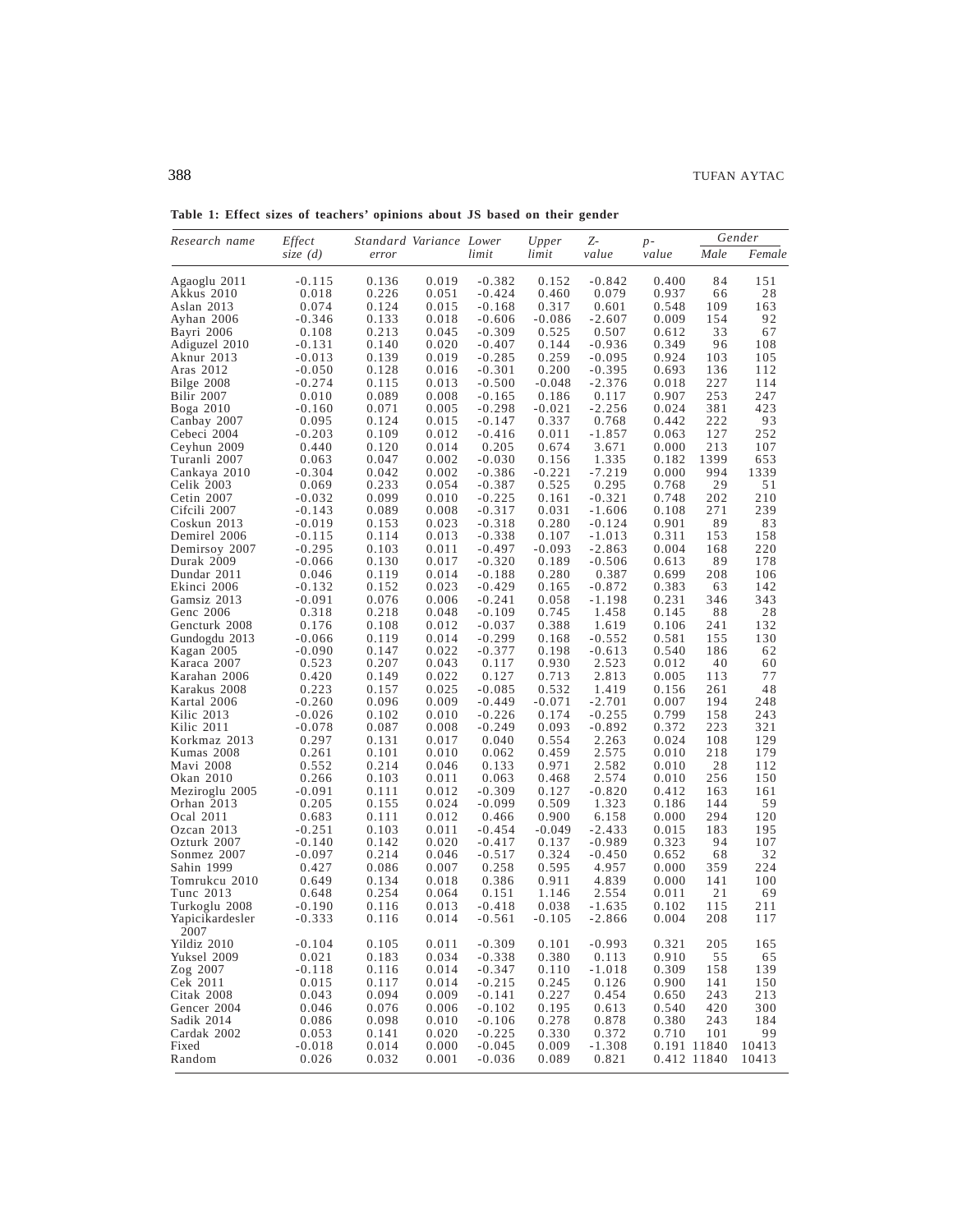|       | Model Study name                                                                                                                                                                                                                                                                                                                                                                                                                                                                                                                                                                                                                                                                                                                                                                                                                                                                                                                                             |                                                                                                                                                                                                                                                                                                                                                                                                                                                                                                                                                                                                               | Statistics for each study                                                                                                                                                                                                                                                                                                                                                                                                                                                                                                                                                                  |                                                                                                                                                                                                                                                                                                                                                                                                                                                                                                          |         |         | Std diff in means and 95% CI |        |      |
|-------|--------------------------------------------------------------------------------------------------------------------------------------------------------------------------------------------------------------------------------------------------------------------------------------------------------------------------------------------------------------------------------------------------------------------------------------------------------------------------------------------------------------------------------------------------------------------------------------------------------------------------------------------------------------------------------------------------------------------------------------------------------------------------------------------------------------------------------------------------------------------------------------------------------------------------------------------------------------|---------------------------------------------------------------------------------------------------------------------------------------------------------------------------------------------------------------------------------------------------------------------------------------------------------------------------------------------------------------------------------------------------------------------------------------------------------------------------------------------------------------------------------------------------------------------------------------------------------------|--------------------------------------------------------------------------------------------------------------------------------------------------------------------------------------------------------------------------------------------------------------------------------------------------------------------------------------------------------------------------------------------------------------------------------------------------------------------------------------------------------------------------------------------------------------------------------------------|----------------------------------------------------------------------------------------------------------------------------------------------------------------------------------------------------------------------------------------------------------------------------------------------------------------------------------------------------------------------------------------------------------------------------------------------------------------------------------------------------------|---------|---------|------------------------------|--------|------|
|       |                                                                                                                                                                                                                                                                                                                                                                                                                                                                                                                                                                                                                                                                                                                                                                                                                                                                                                                                                              | Std diff Standard<br>in means                                                                                                                                                                                                                                                                                                                                                                                                                                                                                                                                                                                 | error                                                                                                                                                                                                                                                                                                                                                                                                                                                                                                                                                                                      | Variance                                                                                                                                                                                                                                                                                                                                                                                                                                                                                                 |         |         |                              |        |      |
| Fixed | Ağaoğlu, 2011<br>Akkuş, 2010<br>Aslan, 2013<br>Ayhan, 2006<br>Bayn, 2006<br>Adígüzel, 2010<br>Aknur, 2013<br>Aras, 2012<br>Bilge, 2008<br>Bilĭr, 2007<br>Boğa, 2010<br>Caňbay, 2007<br>Cebeci, 2004<br>Ceyhun, 2009<br>Çamsary, 2007<br>Çankaya, 2010<br>Čelik, 2003<br>Četin, 2007<br>C ifçili, 2007<br>Čoškún, 2013<br>Demirel, 2006<br>Demirsoy, 2007<br>Durak, 2009<br>Dündar, 2011<br>Ekinci, 2006<br>Gamsiz, 2013<br>Genç, 2006<br>Gençtürk, 2008<br>Gündoodu, 2013<br>Kağan, 2005<br>Kařaca, 2007<br>Karahan, 2006<br>Karakus, 2008<br>Kartal, 2006<br>Kiliç, 2013<br>Kiliç, 2011<br>Korkmaz, 2013<br>Kumas, 2008<br>Mavi, 2008<br>Okan, 2010<br>Meziroğlu, 2005<br>Orhan, 2013<br>Ocal, 2011<br>Ozcan, 2013<br>Oztürk, 2007<br>Sönmez, 2007<br>Sahin, 1999<br>Tomrukçu, 2010<br>Tunç, 2013<br>Türkoğlu, 2008<br>Yapıcı, 2007<br>Yıldız, 2010<br>Yüksel, 2009<br>Zöğ, 2007<br>Çek, 2011<br>Cıtak, 2008<br>Gençer, 2004<br>Sadık, 2014<br>Çardak, 2002 | $-0,11$<br>0,02<br>0,07<br>$-0.35$<br>0,11<br>$-0,13$<br>$-0.01$<br>$-0.05$<br>$-0,27$<br>0.01<br>$-0,16$<br>$0,09$<br>$0,20$<br>0,44<br>$0,06$<br>$0,30$<br>0.07<br>$-0.03$<br>$-0,14$<br>$-0,02$<br>$-0.12$<br>$-0,29$<br>$-0,07$<br>0,05<br>0,13<br>$0,09$<br>$0,32$<br>0,18<br>$-0,07$<br>$-0,09$<br>0,52<br>$0,42$<br>$0,22$<br>$0,26$<br>$-0.03$<br>$0,08$<br>$0,30$<br>0,26<br>$\frac{0,55}{0,27}$<br>$-0,09$<br>$0,20$<br>$0,68$<br>$-0,25$<br>$-0.14$<br>$-0,10$<br>0,43<br>0,65<br>0,65<br>$-0,19$<br>$-0.33$<br>$-0,10$<br>$^{0,02}_{0,12}$<br>0,01<br>$0,04$<br>$0,05$<br>0.09<br>0,05<br>$-0.02$ | 0,14<br>0,23<br>0,12<br>$\frac{0,15}{0,21}$<br>0,14<br>0,14<br>0,13<br>$0,12$<br>$0,09$<br>0,07<br>$\frac{0,12}{0,11}$<br>$\substack{0.12 \\ 0.05 \\ 0.04}$<br>$0,23$<br>$0,10$<br>$0,09$<br>$0,15$<br>0,11<br>0,10<br>$0,13$<br>$0,12$<br>0,15<br>$0,08$<br>$0,22$<br>0,11<br>$0,12$<br>$0,15$<br>0,21<br>$0,15$<br>$0,16$<br>$0,10$<br>0,10<br>$0,09$<br>$0,13$<br>0,10<br>$0,21$<br>$0,10$<br>$^{0,11}_{0,15}$<br>$0,11$<br>$0,10$<br>$0,14$<br>$0,21$<br>$0,09$<br>$0,13$<br>$0,25$<br>0, 12<br>0,12<br>0,10<br>$0,18$<br>$0,12$<br>$0,12$<br>$0,09$<br>$0,08$<br>0,10<br>0,14<br>0,01 | ${}^{0,02}_{0,05}$<br>0,02<br>0.02<br>0,05<br>0,02<br>0.02<br>0.02<br>0,01<br>0.01<br>0,01<br>0,02<br>0.01<br>0.01<br>0,00,00<br>$0,05$<br>$0,01$<br>$0,01$<br>$0,02$<br>0.01<br>0.01<br>0,02<br>0 0 1<br>0.02<br>0,01<br>0.05<br>0,01<br>0,01<br>0.02<br>0.04<br>0.02<br>0,02<br>0.01<br>0.01<br>0,01<br>0.02<br>0.01<br>0,05<br>0,01<br>0,01<br>0,01<br>0.01<br>0,02<br>0,05<br>0,01<br>0.02<br>0.06<br>0,01<br>0.01<br>0.01<br>$0,03$<br>$0,01$<br>0,01<br>0,01<br>0,01<br>${}^{0,01}_{0,02}$<br>0,00 | $-1,00$ | $-0,50$ | 0,00                         | 0,50   | 1,00 |
|       |                                                                                                                                                                                                                                                                                                                                                                                                                                                                                                                                                                                                                                                                                                                                                                                                                                                                                                                                                              |                                                                                                                                                                                                                                                                                                                                                                                                                                                                                                                                                                                                               |                                                                                                                                                                                                                                                                                                                                                                                                                                                                                                                                                                                            |                                                                                                                                                                                                                                                                                                                                                                                                                                                                                                          |         | Ma le   |                              | Female |      |

**Fig. 2. Forest plot of the effect sizes of teachers' perception about JS based on gender**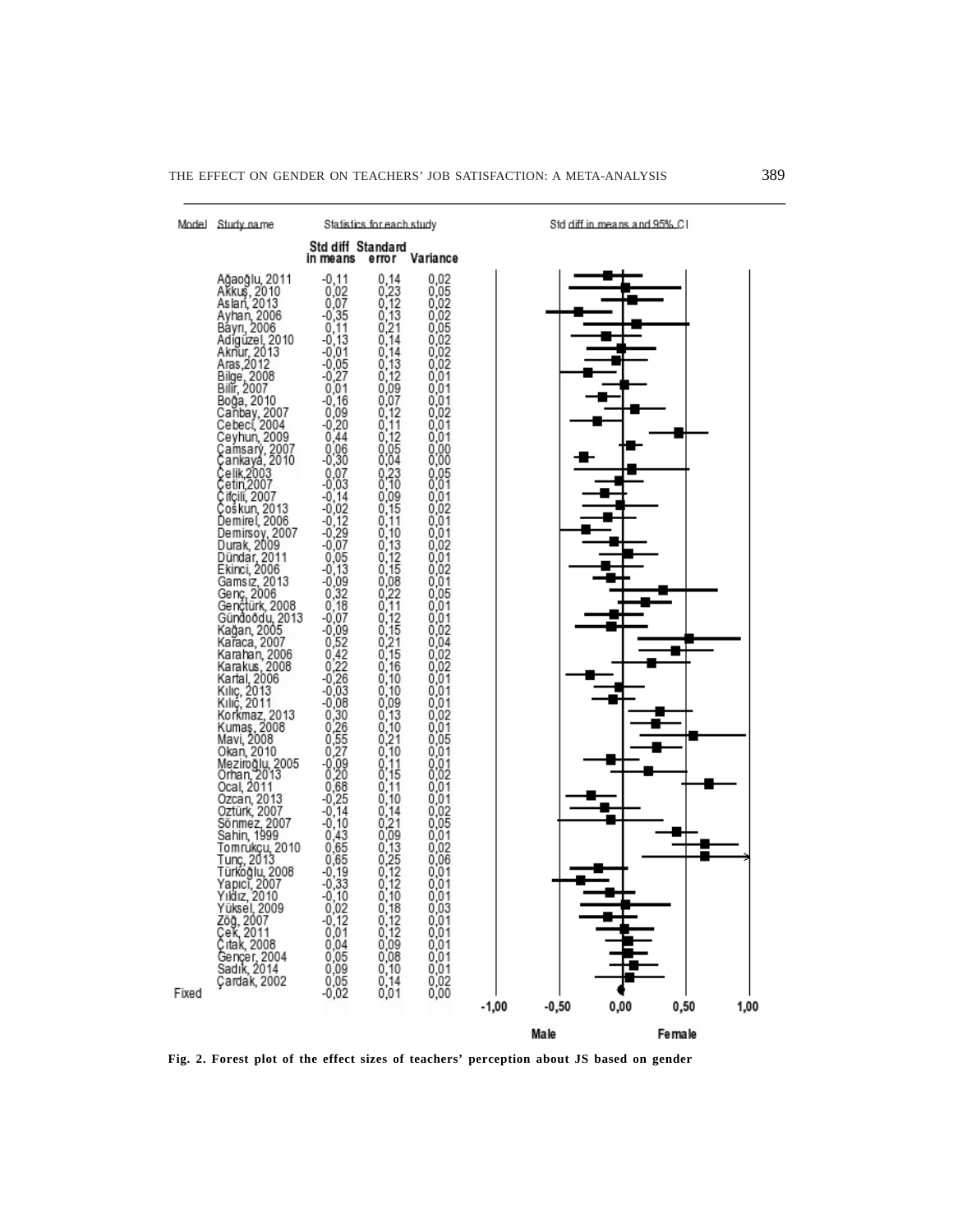In accordance with Table 1, the standardized mean difference (SMD=SOF) based on gender in these 59 studies, varies from -0.346 in favor of male teachers to 0.683 in favor of female teachers. A statistically significant difference  $(p<0.05)$ was found in 19 studies while no significant difference was determined in 40 studies.

#### **Forest Plot of the Studies Including Data on Gender**

When Figure 2 is examined, a difference higher than zero in favor of male teachers is observed in accordance with fixed effect model.

# **Findings of Effect Size Meta-analysis of Teachers' Gender Conjoined in Accordance with Fixed and Random Effect Models**

The average effect size of the perception of male and female teachers about JS in schools conjoined in accordance with fixed and random effect models (without subtracting the outliers), standard error and its upper and lower limits based on a confidence interval of ninety five percent are given in Table 2.

In Table 2, the average effect size value obtained from the effect size values of the studies included in this study based on gender variable in accordance with fixed effect model was calculated as ES=-0.018 whereas the standard error of the average effect size, the upper limit and lower limit of confidence interval of the average effect size was calculated as SE=0.014; 0.009; and -0.045, respectively. Data obtained from 59 studies included in this study based on the calculations showed that male teachers have a more positive opinion about JS than their female counterparts, in accordance with fixed effect model. The classification of Thalheimer and Cook (2002) shows that there is an insignificant difference (-0.15- 0.15). When statistical significance is calculated according to Z test, Z=-1.308. The obtained result was found to have a statistical significance with  $p=0.005$ .

# Homogeneity Test and Q and I<sup>2</sup> Statistics

Homogeneity test, in other words, Q statistics, was calculated as Q=275.527. 58 degrees of freedom at a significance level of ninety five percent from  $x^2$  table was found to be 77.2. The hypothesis on the absence of homogeneity in terms of the distribution of effect sizes was rejected in the fixed effect model because Q-statistics value (Q=275.527) exceeded the critical chi-square distribution value ( $x^2$  0.95 = 77.2) with a degree of freedom of 58. Thus, effect sizes distribution was determined to be heterogeneous in accordance with fixed effect model.

I2 , which was developed as a supplement to Q statistics, put forth a clearer result concerning heterogeneity.  $I^2$  shows the rate of total variance about the effect size. As opposed to Q-statistics,  $I^2$  statistics are not affected by number of studies. During the interpretation of  $I^2$ , twentyfive percent indicates a low-level heterogeneity, fifty percent indicates a mid-level heterogeneity and seventy five percent shows a high-level heterogeneity (Cooper et al. 2009: 263). Since a level of heterogeneity close to a high-level heterogeneity was found between the studies in the consequence of the homogeneity test for the purpose of gender variable  $(Q \text{ and } I^2)$  the model to be used for conjoining process was transformed into a random model.

# **Findings of the Meta-analysis on the Effect Sizes of Teachers' Gender in accordance with Random Effect Model**

Through the data obtained from 59 studies included in this study based on gender variable in accordance with random effect model, the standard error of the average effect size, the upper

**Table 2: Findings of effect size meta-analysis based on gender variable conjoined in accordance with the fixed effect model and random effect model and homogeneity test**

| Model                         | Effect size and confidence interval of 95% |                   |                   |                |                      |                        |       | Homogeneity                   |    |       |  |  |
|-------------------------------|--------------------------------------------|-------------------|-------------------|----------------|----------------------|------------------------|-------|-------------------------------|----|-------|--|--|
|                               | <i>Number</i><br>of studies                | Point<br>estimate | Standard<br>error | Variance       | Lower<br>limit       | $Upper$ $Z$ -<br>limit | value | $\theta$ -<br>value           | df | $I^2$ |  |  |
| Fixed effect<br>Random effect | 59<br>-59                                  | $-0.018$<br>0.026 | 0.014<br>0.032    | 0.000<br>0.001 | $-0.045$<br>$-0.036$ | 0.089 0.821            |       | 0.009 -1.308 275.52758 78.949 |    |       |  |  |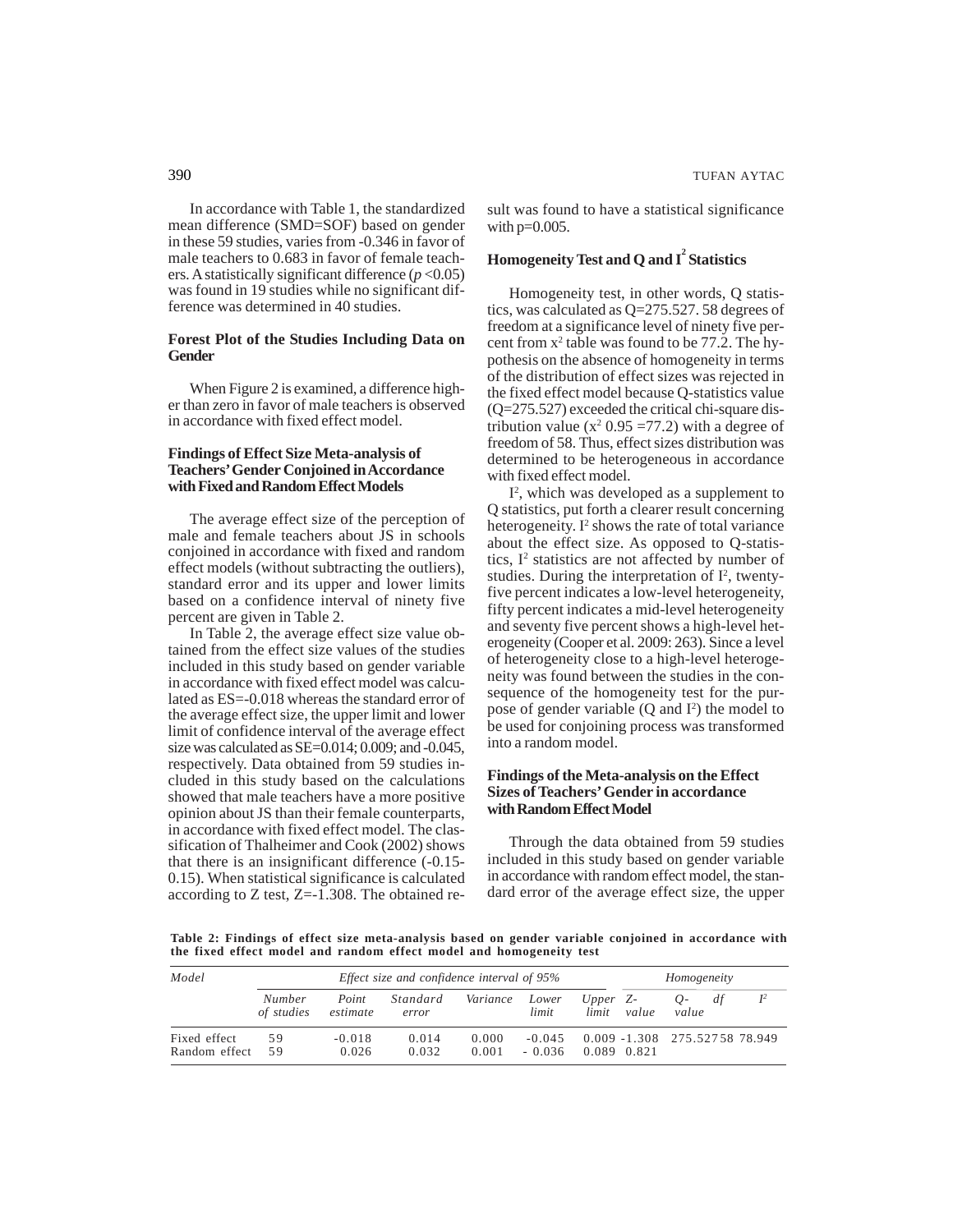limit and lower limit of confidence interval of the average effect size was calculated as SE=0.022; 0.062; and  $-0.025$ , respectively as  $d=0.018$  whereas the standard error of the average effect size, the upper limit and lower limit of the confidence interval of ninty-five percent were calculated as SE=0.032; 0.089; and -0.036, respectively; whereas the effect size value was calculated as  $ES =$ 0.026. Thus, teachers' perception about JS was determined to be more positive in favor of female teachers than their male counterparts (Table 2). In accordance with the classification of Thalheimer and Cook (2002), this is an extremely lowlevel effect size (-0.15-0.15. When statistical significance is calculated according to Z test, Z=0.821. The result obtained, that is to say, was determined to have statistical significance with *p*=0.034.

#### **Results of Moderator Analysis in Terms of Gender Variable**

The results of the moderator analysis put forth the reasons for this heterogeneity are given in Table 3.

In the consequence of the moderator analysis conducted, the effect sizes were found to vary depending on the publication type  $(p=0.000)$ , school type  $(p=0.034)$ , education level  $(p=0.013)$ , the region of the study  $(p=0.000)$ , teachers' title (*p*=0.000), and researcher's gender (*p*=0.007). In terms of publication type, results of the MA thesis were found to be in favor of female teachers  $(d=0.018)$ , while the results of PhD dissertation were found to be in favor of male teachers (d=- 0.137). Within the context of the moderator effect of the researcher's gender, it may be said that the direction of teachers' JS perception

| Table 3: Categorical moderator results about the effect of gender on JS |  |  |  |  |  |  |  |  |  |  |  |  |  |
|-------------------------------------------------------------------------|--|--|--|--|--|--|--|--|--|--|--|--|--|
|-------------------------------------------------------------------------|--|--|--|--|--|--|--|--|--|--|--|--|--|

| Moderator                         | k              | $\boldsymbol{d}$ | <b>SE</b> | 95% CI             | $\mathcal{Q}$ |
|-----------------------------------|----------------|------------------|-----------|--------------------|---------------|
| <b>Education Level</b>            |                |                  |           |                    |               |
| Pre-school                        | $\overline{2}$ | 0.017            | 0.099     | $[-0.177; 0.210]$  | 59.6412       |
| Primary                           | 28             | $-0.052$         | 0.018     | $[-0.087; -0.016]$ |               |
| Secondary                         | 14             | $-0.059$         | 0.033     | $[-0.125; 0.006]$  |               |
| Primary/Secondary                 | 11             | 0.255            | 0.039     | $[-0.178; 0.332]$  |               |
| Counseling and research<br>center | $\overline{c}$ | 0.011            | 0.083     | $[-0.151; 0.174]$  |               |
| Course                            |                | $-0.153$         | 0.055     | $[-0.261; -0.045]$ |               |
| School Type                       |                |                  |           |                    |               |
| Private                           | 2              | 0.153            | 0.055     | $[-0.261; -0.045]$ | 6.773         |
| Public                            | 41             | $-0.015$         | 0.017     | $[-0.048; 0.018]$  |               |
| Private-Public                    | 16             | 0.006            | 0.027     | $[-0.047; 0.058]$  |               |
| <b>Publication Type</b>           |                |                  |           |                    |               |
| MA                                | 55             | 0.018            | 0.016     | $[-0.013; 0.049]$  | 22.121        |
| PhD                               | 4              | $-0.137$         | 0.029     | $[-0.194; -0.081]$ |               |
| Teacher's Title                   |                |                  |           |                    |               |
| Grade                             | 29             | $-0.045$         | 0.017     | $[-0.078; -0.011]$ | 49.057        |
| Branch                            | 19             | $-0.069$         | 0.029     | $[-0.126; 0.013]$  |               |
| Grade-Branch                      | 9              | 0.272            | 0.044     | [0.185; 0.358]     |               |
| Counselor                         | $\overline{c}$ | 0.065            | 0.155     | $[-0.238; 0.369]$  |               |
| Region of the Study               |                |                  |           |                    |               |
| Eastern Anatolia                  | 4              | 0.044            | 0.064     | $[-0.081; 0.170]$  | 57.767        |
| Aegean                            | 10             | 0.103            | 0.031     | $[-0.043; 0.163]$  |               |
| Southeastern                      | 4              | $-0.245$         | 0.038     | $[-0.319; 0.170]$  |               |
| Central Anatolia                  | 15             | $-0.071$         | 0.032     | $[-0.135; 0.008]$  |               |
| <b>Black Sea</b>                  | 6              | $-0.020$         | 0.037     | $[-0.092; 0.053]$  |               |
| Marmara                           | 18             | 0.028            | 0.028     | $[-0.092; 0.053]$  |               |
| Turkey (in general)               | $\overline{c}$ | 0.008            | 0.066     | $[-0.121; 0.138]$  |               |
| Researcher's Gender               |                |                  |           |                    |               |
| Male                              | 32             | $-0.086$         | 0.019     | $[-0.124; -0.048]$ | 25.334        |
| Female                            | 27             | 0.054            | 0.020     | [0.015; 0.093]     |               |

*Note:* k=number of studies, d=Cohen's d, SE= Standard Error, CI= Confidence Interval, Q=heterogeneity among the studies

Comparison analyses were made for those studies whose number of subgroups is 2 and more.

\* *p*<.05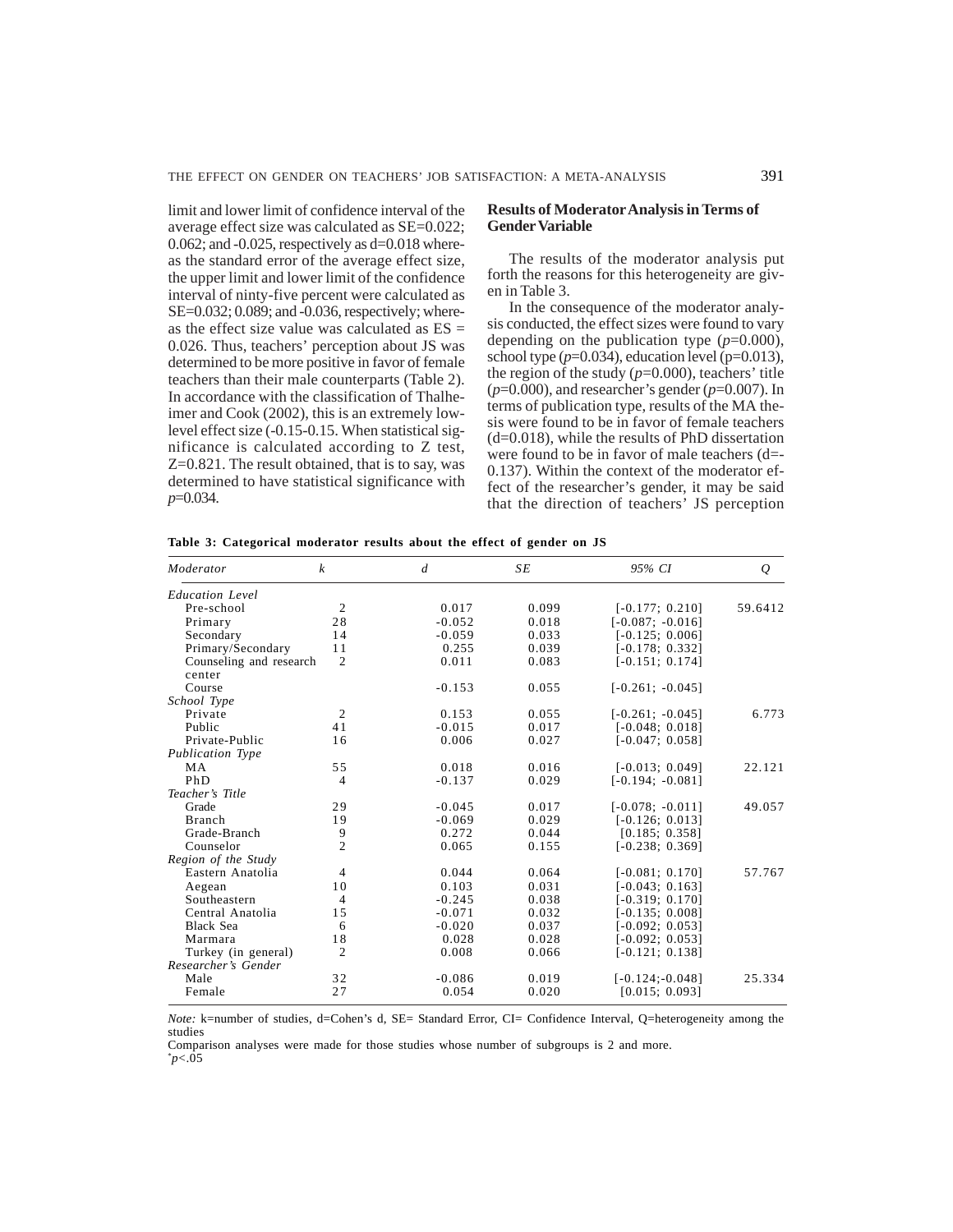

 **Fig. 3. Effect sizes meta-regression results based on the years in which the research was conducted**

changes in favor of male teachers when the researcher is male (d=-0.086), whereas it changes in favor of female teachers when the researcher is female  $(d=0.054)$ .

As reflected in Figure 3, an increase tendency in favor of female teachers in gender difference by years in terms of the effect sizes of the studies is observed.

#### **DISCUSSION**

In this study, 59 effect sizes related to 59 studies constituting a sample of 22.253 people were calculated. In the consequence of the conjoining process in the Fixed Effect Model, a statistically significant effect size of -0.018 in favor of male teachers was determined. This result may be regarded as low and insignificant in accordance with the classification of Thalheimer and Cook (2002). As a result of the conjoining process in Random Effect Model, a statistically significant effect size of 0.026 in favor of female teachers was found. When these results are evaluated together, they show that there is a difference, which may be regarded as insignificant among teachers' perceptions about JS in terms of gender variable as well as of social sciences.

In studies on teachers' JS, gender is a frequently investigated variable. The investigation of this variable as a determinant of JS is a sensitive issue. This is because there is a substantial increase in the number of women joining the labor force in recent times, and this has generated considerable interest for the need to investigate the influence of gender on JS (Ali and Dahie 2015; Saiti and Papadopoulos 2015).

Results of the studies of Aydin et al. (2012), Boga (2010), Crossman and Harris 2006, Demirsoy (2007), Cankaya (2010), Kartal (2006), Liping and Qiaoxiang (2004), Liu and Ramsey (2008), Menon and Reppa (2011), Ozcan (2013), Sumbul and Sajid (2014) are in parallel with the results of this study indicating that there is low-level difference in favor of male teachers in terms of gender variable in accordance with fixed effect model.

Different results are observed from researches including a comparison of teachers' perception about JS based on their gender. In various researches conducted to determine effect of gender on teachers' JS (Aydin et al. 2012; Chen and Sun 1994; Demirtas 2010; De Nobile and McCormick 2008; Magee 2013) female teachers were found to have more positive opinions and perceptions than their male counterparts. Klecker and Loadman (1999), in their study, suggested that female teachers' JS level is at a higher level in terms of their communication with their col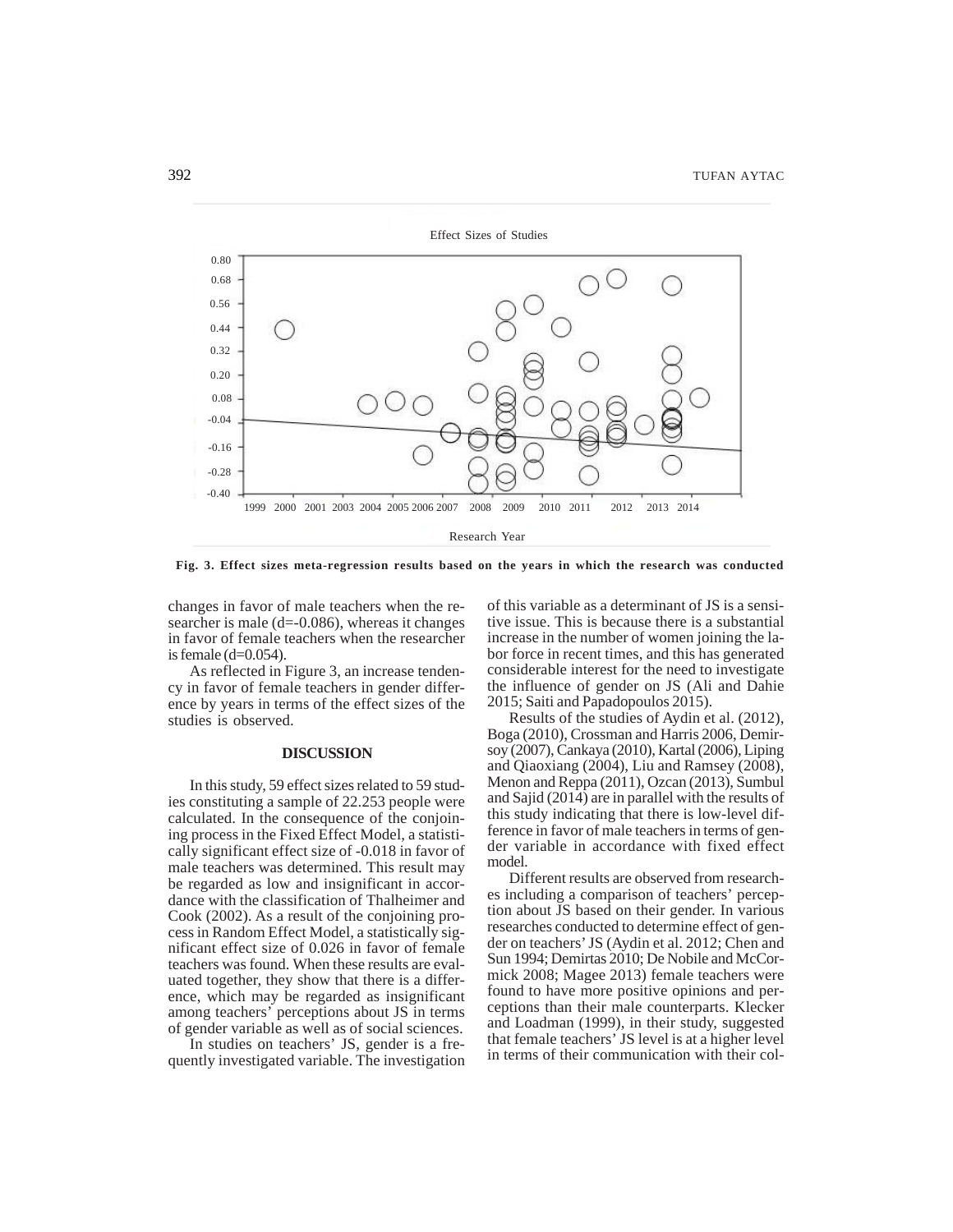leagues and of education whereas Koustelios's study (2001) suggested the same is true in terms of working conditions. In some researches (Crossman and Harris 2006; Joo et al. 2013; Mertler 2002) it was observed that, in primary and secondary schools, male teachers have more JS than their female counterparts even if it was at a low level. In contrast, some studies showed that teachers' gender does not have a determining role in their perception about JS (Carlson and Mellor 2004; Crossman and Harris 2006; Mason 1995).

In a number of studies, (Borg and Falzon 1989; Demirtas 2010; Gunbayi 2001; De Nobile and McCormick, 2008) female teachers were observed to have more JS than their male counterparts. Studies conducted in Europe in this field showed that female teachers have more JS even though they are disadvantaged in terms of their expectations about income, recruitment, resignment, promotion and career opportunities (Aydin et al. 2012; Klassen and Chiu 2010; Saiti and Papadopoulos 2015). The statistically significant effect size of 0.026 in favor of female teachers obtained in the consequence of the conjoining process followed in accordance with random effect model supports the results of these studies. Accordingly, the fact that female teachers' JS level is higher than their male counterparts even if it is at an insignificant level is in compliance with the assumption that teaching is perceived as a profession which is more convenient for female employees and for that reason their JS may naturally be higher than their male counterparts (Menon and Reppa 2011; Magee 2013).

Findings of the study by Crossman and Harris (2006) showing that female teachers who work for private schools have a high level JS are in compliance with the results of this study, whereas findings obtained from the study of Tasdan and Tiryaki (2008) showing that JS perception of male teachers who work for private schools is higher than that of their female counterparts contradict the findings of this study.

The reason why teaching is perceived as more a profession suitable for female employees and of girls' preference of teaching as a profession more frequently may be the fact that teaching is conducted within a certain period of the year and within certain working hours, which enables them to have more time and opportunity to deal with their private life and children and provides them with independence in socio-economic terms. It is suggested that a regular job under state insurance in Turkey, as well as respect of the students and their parents for teachers may be other reasons for the high level JS of female teachers (Turanli 2007).

Within the context of the results of this study and in terms of the year in which the research is conducted, the increase in female teachers' JS witnessed in recent years may be a result of the fact that it is preferred more as a profession. It may also be a consequence of the improvements in working conditions and promotion expectations. In addition, the advantages of teaching as a profession such as its contribution to female teachers' self-competence, to their economic independence and the possibility to have more time during which they could spare for their family and children may be regarded as other influential factors. As Erturk (2013) suggests, the existence of the perception that teaching is more suitable for female employees as a profession and of the interpretation that a more protective attitude towards women is adopted in schools in Turkey may be said to support the results of this study.

## **CONCLUSION**

In the results of this meta-analysis, there is a difference, which may be regarded as insignificant among teachers' perceptions about JS in terms of the gender variable. As a consequence of the moderator analysis conducted, the effect sizes of the studies were determined to change based on the publication type, the school type, education level, the region in which the research was conducted, the teacher's title and the researcher's gender.

#### **RECOMMENDATIONS**

In the light of the results of this study, further studies should be conducted to reveal and discuss the reasons for the fact that female teachers have higher JS perception than their male counterparts when teachers' perception about JS is examined in terms of gender variable even if it is at a low level. Other meta-analyses may be made through predicting variables such as marital status, school type and seniority other than gender.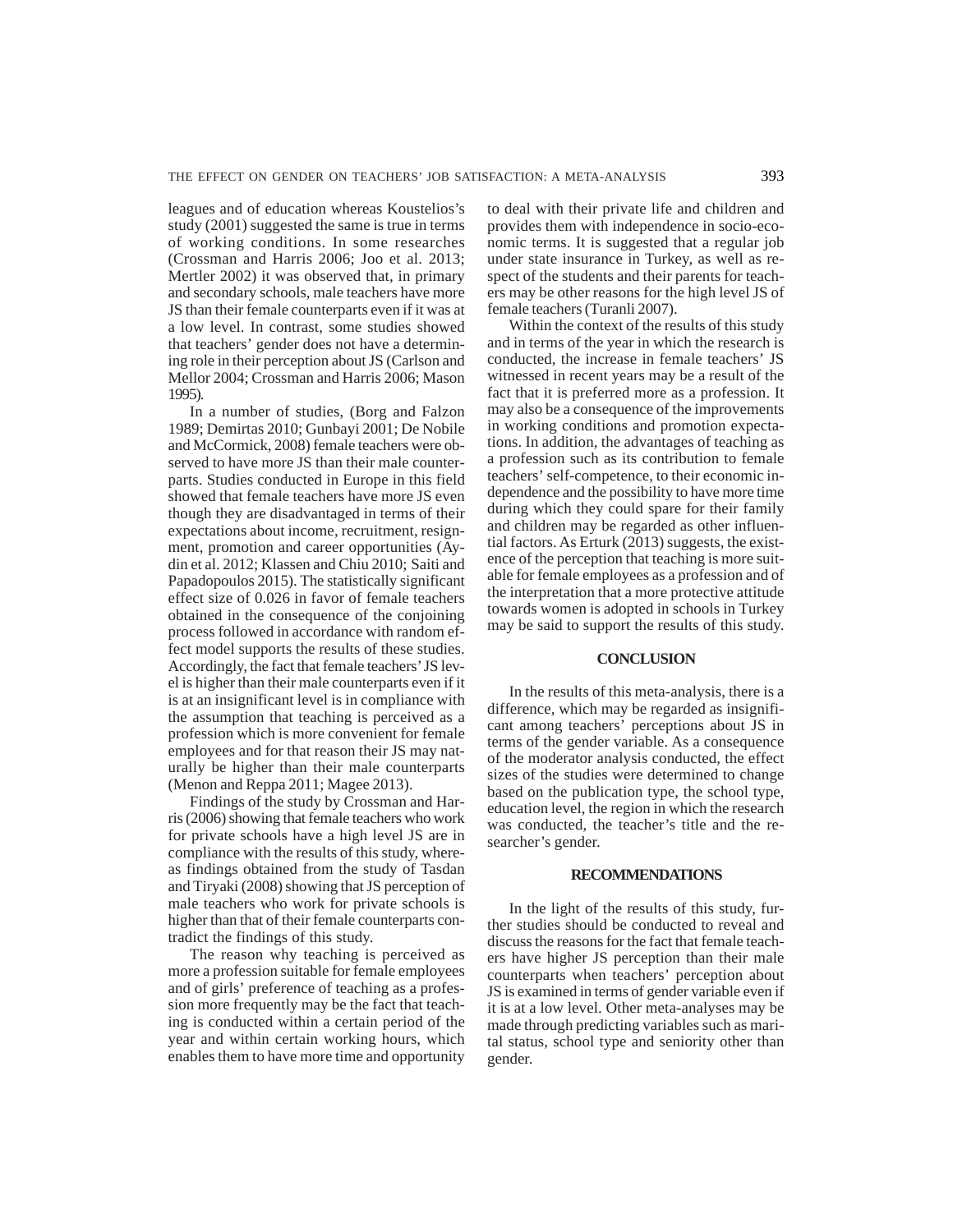#### **REFERENCES**

- Those references marked with the asterisk (\* ) indicate those studies included in the meta-analysis.
- \* Adiguzel Z 2010. *Job Satisfaction of Science and Technology Teachers in Primary Education.* MA Dissertation, Unpublished. Ankara: Gazi University.
- \* Agaoglu O 2011. *Job Satisfaction of Administrators and Teachers in the Science and Arts Centres.* Master's MA Dissertation, Unpublished. Ankara: Ankara University.
- \* Akkus O 2010. *The Evaluation of the Job Satisfaction Levels of the Guidance Counsellors Working at the Guidance Research Centres.* MA Dissertation, Unpublished. Ankara: Ankara University.
- \* Aknur E 2013. *The Connection Between the Inclination of Secondary School Teachers Towards Being a Director and Theýr Job Satisfaction Levels: Beykoz Example.* MA Dissertation, Unpublished. Istanbul: Istanbul Aydin University.
- Ali YS, Dahie AM 2015. Leadership style and teacher job satisfaction: Empirical survey from secondary schools in Somalia. *Research on Humanities and Social Sciences*, 5(8): 84-89.
- \* Aras A 2012. *Relations Among Mobbing Levels, Organizational Commitment and Job Satisfaction of Music Teachers Working in Elementary Schools.* PhD Thesis, Unpublished. Ankara: Gazi University.
- \* Aslan U 2013. *Analysis of The Relationship Between School Principals' Leadership Styles and Teachers' Job Satisfaction.* MA Dissertation, Unpublished. Gaziantep: Gaziantep University.
- Aydin A, Uysal S, Sarier Y 2012. The effect of gender on job satisfaction of teachers: a meta-analysis study. *Procedia-Social and Behavioral Sciences,* 46: 356- 362.
- \* Ayhan F 2006. *The Relationship Between Teachers' Job Satisfaction and Leadership Behaviour Styles of the School Management.* MA Dissertation, Unpublished. Istanbul: Yeditepe University.
- Aytac T 2014. The effect of school type on intimidation (mobbing) experienced by teachers in schools: A meta-analysis. *Educational Research and Reviews*, 9(20): 1055-1064.
- \* Bayri H 2006. *The Evaluation of Job Satisfaction Level of Counselors who are Employed at High Schools in the Southeastern Anatolia Region.* MA Dissertation, Unpublished. Diyarbakir: Dicle University.
- \* Bilge C 2008. *The Relation between the Participation the Decision Making and the Job Satisfaction.* MA Dissertation, Unpublished. Ankara: Gazi University.
- \* Bilir ME 2007. *The Relationship between the Transformational Leadership Behaviours of Administrators and the Job Satisfaction of Teachers at Primary School.* MA Dissertation, Unpublished. Konya: Selcuk University.
- \* Boga C 2010. *The Effect of Level of Primary Managers' Leadership Behaviour to Job Satisfaction of Teachers (Samsun Province Sample).* MA Dissertation, Unpublished. Samsun: Ondokuz Mayis University.
- Borenstein M, Hedges LV, Higgins JPT, Rothstein HR 2009. *Introduction to Meta-analysis*. West Sussex-UK: John Wiley and Sons Ltd.
- Borg MG, Falzon JM 1989. Stress and job satisfaction among primary school teachers in Malta. *Educational Review*, 41(3): 271-279.
- Brierley JA 1998. A meta-analytic review of relationships involving accountants' professional commitment. *Asia-Pacific Journal of Accounting*, 5(1): 45- 73.
- \* Canbay S 2007. *The Relationship Between The Locus of Control and Job Satisfaction of the Elementary School Teachers.* MA Dissertation, Unpublished. Izmir: Dokuz Eylul University.
- Card NA 2012. *Applied Meta-analysis for Social Science Research*. New York: The Guilford Press.
- Carlson JH, Mellor S 2004. Gender-related effects in the job-design-job satisfaction relationship: An interactional approach. *Sex Roles*, 51(3/4): 237-247.
- \* Cebeci O 2004. *Influencing Factors on Primary School Teachers' Job Satisfaction Kirsehir Province Example.* MA Dissertation, Unpublished. Kutahya: Dumlupinar University.
- \* Ceyhun AT 2009. *Job Stress, Perceived Social Support and Job Satisfaction in Teachers Working With Mentally Retarded Children.* MA Dissertation, Unpublished. Bolu: Nigde University.
- Chen Y, Sun S 1994. Study on the measurement of teacher job satisfaction. *Psychology Science*, 3: 146- 149.
- Cooper H, Hedges LV, Valentine JC 2009. *The Handbook of Research Synthesis and Meta-Analysis.* 2nd Edition. New York: Russell Sage Publication.
- Crossman A, Harris P 2006. Job satisfaction of secondary school teachers.*Educational Management Administration and Leadership*, 34(1): 29-46.
- Cumming G 2012. *Understanding the New Statistics*. New York: Routledge, Taylor and Francis Group.
- \* Cankaya I 2010. *The Effect of School Safety on The Level of School Teacher's Anxiety, Motivation and Job Satisfaction.* PhD Thesis, Unpublished. Elazig: Firat University.
- \* Cardak M 2002. *The Relationship the Satisfaction of Primary School Teacher and Cope with Stress.* Unpublished Master's Thesis. Nigde: Nigde University.
- \* Cek F 2011. *The Relationship Cultural Leadership Behaviours of Independent Kindergarten and the Primary School Principals with the Pre-school Teachers' Job Satisfaction Levels of Those Working in Schools.* MA Dissertation, Unpublished. Izmir: Dokuz Eylul University.
- \* Celik B 2003. *Job Satisfaction of Science and Physics-Chemistry-Biology Teacher.* MA Dissertation, Unpublished. Kirikkale: Kirikkale University.
- \* Cetin H 2007. *The Level of Primary School Teacher's Performance and Job Satisfactions Levels.* MA Dissertation, Unpublished. Istanbul: Yeditepe University.
- \* Citak MA 2008. *Measuring and Comparing of the Job Satisfaction Level of the Teachers Who Work at Public and Private Elementary Schools within Istanbul.* MA Dissertation, Unpublished. Edirne: Trakya University.
- \* Cifcili V 2007. *The Relationship Between Job Satisfaction and Efficacy Levels of Private Course Teachers.* Master's Thesis Unpublished. Istanbul: Istanbul University.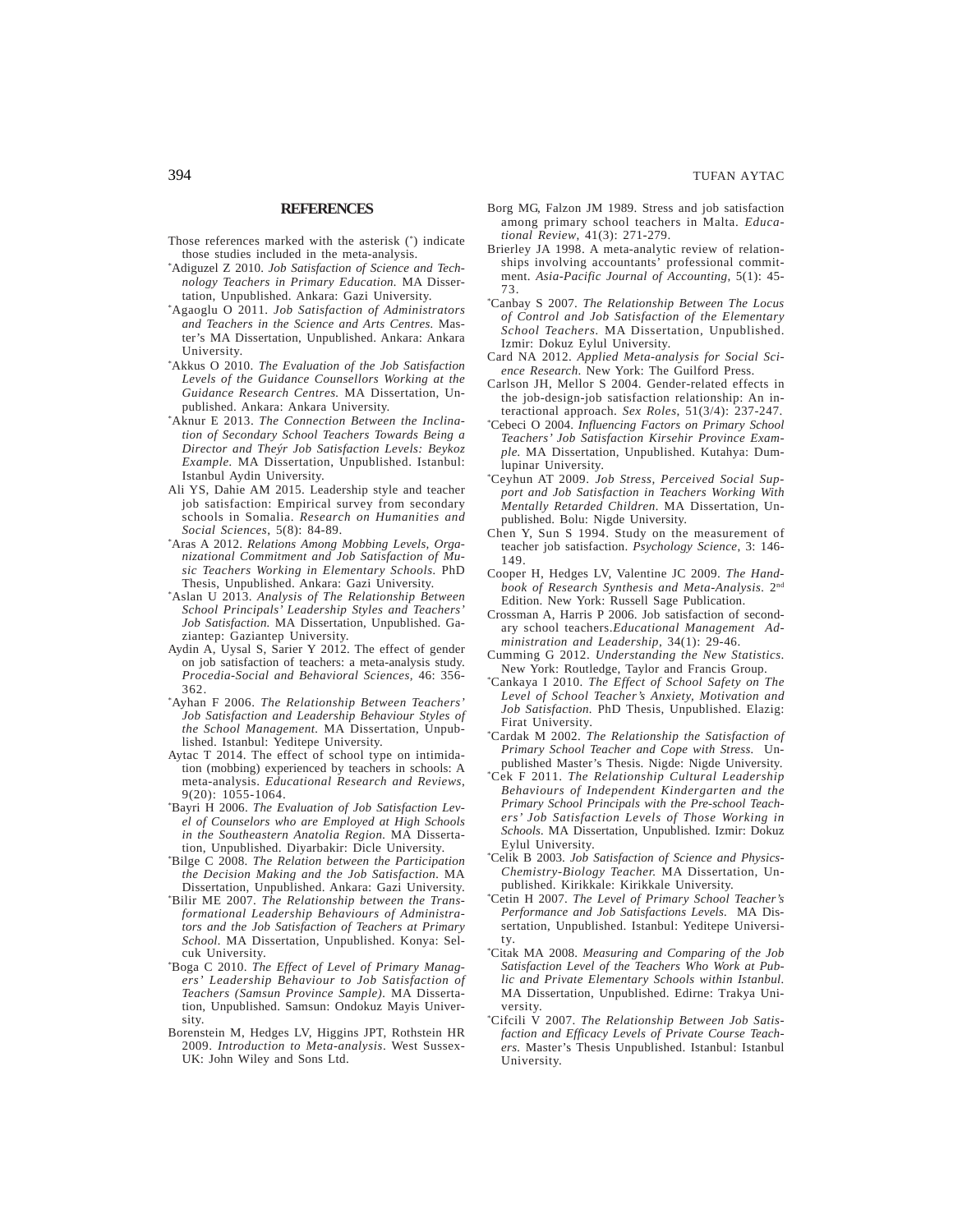- \* Coskun G 2013. *Discussion on the Effect of Teachers' Job Satisfaction Perceptions of Working in Primary School: Example of Ankara Kecioren.* MA Dissertation, Unpublished. Ankara: Gazi University.
- \* Demirel F 2006. *Job Satisfaction of the Primary School Teachers.* MA Dissertation, Unpublished. Denizli: Pamukkale University.
- \* Demirsoy MA 2007. *A Study on the Relation Between Job Satisfaction and Organizationel Commitment of Physical Education Teachers.* MA Dissertation, Unpublished. Bolu: Abant Izzet Baysal University.
- Demirtas Z 2010. Teachers' job satisfaction levels. *Procedia Social and Behavioral Sciences*, 9: 1069-1073.
- De Nobile JJ, McCormick J 2008. Job satisfaction of Catholic primary school staff: A study of biographical differences. *International Journal of Educational Management*, 22(2): 135-150.
- \* Durak S 2009. *The Comparison between Teachers Social Support Perceptions and Job Satisfaction Levels.* MA Dissertation, Unpublished. Istanbul: Yeditepe University.
- \* Dundar T 2011. *The Relationship between Teachers Organizational Justice Perceptions and Job Satisfaction Levels.* MA Dissertation, Unpublished. Istanbul: Yildiz Teknik University.
- \* Ekinci Y 2006. *The Comparison of Job Satisfaction and Work Stress Levels of Teachers Based on the Level of Social Skills of the Administrators of Primary Schools.* MA Dissertation, Unpublished. Gaziantep: Gaziantep University.
- Erturk A 2013. Mobbing behaviour: Victims and the affected. *Educational Sciences: Theory and Practice,* 13 (1), 169-173*.*
- \* Gamsiz S 2013. *Stress Resources, Self-efficacy, Type a Personality and Job Satisfaction Among Teachers.* MA Dissertation, Unpublished. Istanbul: Istanbul University.
- \* Genc M 2006. *The Comparison of Private and Public School Techers' Job Satisfaction Levels.* MA Dissertation, Unpublished. Istanbul: Yeditepe University.
- \* Gencer ET 2004. *The Overall Job Satisfaction and the Curricullum Satisfaction of the Teachers at the Second Cycle of Public Elementary School.* MA Dissertation, Unpublished. Ankara: METU.
- \*Gencturk A 2008. *The Analysis of Primary School Teachers' Self-efficacy Beliefs and Job Satisfactions in Terms of Various.* MA Dissertation, Unpublished. Zonguldak: Kara Elmas University.
- Gunbayi 2001. Primary school teachers' job satisfactions*. Educational Sciences: Theory and Practice,* I/ 2: 337-356.
- \* Gundogdu GB 2013. *A Research on Career Satisfaction and Professional Burnout Levels of Class Teachers: The Case Study of Mersin.* MA Dissertation, Unpublished. Ankara: Ankara University.
- Hongying S 2007. Literature review of teacher job satisfaction*. Chinese Education and Society*, 40(5): 11- 16.
- Joo H, Kim T, Nam J, Lee S 2013. A meta-analysis on the variables of teacher job satisfaction. *The Journal of Educational Administration*, 31(1): 133-157.
- \* Kagan M 2005. *Resarch on School Counselors' Job Satisfactions Working at State and Private Elementary Schools, and Guidance and Research Centers in Ankara.* MA Dissertation, Unpublished. Ankara: Ankara University.
- \* Karaca B 2007. *A Comparison of the Levels of the Job Satisfaction for the Teachers of Physical Education Who Work at Private and Government Primary and Secondary Schools in Ankara.* MA Dissertation, Unpublished. Ankara University.
- \* Karahan C 2006. *The Opinions of the Secondary Level Elementary School Teachers Considering Their Selfperception and Job Satisfactions Levels.* MA Dissertation, Unpublished. Izmir: Ege University.
- \* Karakus A 2008. *The Opinions of Profession Lecture Teachers in Health Vocational High Schools (Ankara City Model)*. MA Dissertation, Unpublished. Mugla: Mugla University.
- \* Kartal S 2006. *A Comparative Analysis of Job Satisfaction Levels of In-Field and Out-of-Field Primary School Teachers Appointed in Nevsehir.* MA Dissertation, Unpublished. Kayseri: Erciyes University.
- \* Kilic OS 2011. *The Perception of theTeachers Who Work in Primary Schoolss Concerning Job Satisfaction (The Sample of Tokat Province).* MA Dissertation, Unpublished. Konya: Selcuk University.
- \* Kilic Y 2013. *The Relationship between Perceptions of Organizational Justice and Job Satisfaction of the Secondary School Teachers*. MA Dissertation, Unpublished. Elazig: Firat University.
- Klassen RM, Chiu MM 2010. Effects on teachers' selfefficacy and job satisfaction: Teacher gender, years of experience, and job stress. *Journal of Educational Psychology*, 102(3): 741-756.
- Klecker BM, Loadman WE 1999. Male elementary school teachers' ratings of job satisfaction by years of teaching experience. *Education*, 119(3): 504-513.
- \* Korkmaz A 2013. *Investigation of the Relationship Between Primary and Secondary School Teachers' Conflict Management Strategies and Job Satisfaction.* MA Dissertation, Unpublished. Istanbul: Okan University.
- Koustelios AD 2001. Personal characteristics and job satisfaction of Greek teachers. *International Journal of Educational Management*,15(7): 354-8.
- \* Kumas V 2008. *The Relationship Between Teachers' Job Satisfaction Level and Stress Level.* MA Dissertation, Unpublished. Istanbul: Yeditepe University.
- Liping L, Qiaoxiang H 2004. Teacher job satisfaction and teacher inspiration. *Human Normal University Education Science Journal* 3(4): 90-93.
- Liu XS, Ramsey J 2008. Teachers' job satisfaction: Analyses of the Teacher Follow-up Survey in the United States for 2000-2001. *Teaching and Teacher Education,* 24: 1173-1184.
- Magee W 2013. Anxiety, demoralization, and the gender difference in job satisfaction*. Sex Roles*, 69: 308- 322.
- Mason ES 1995. Gender differences in job satisfaction.
- *The Journal of Social Psychology*, 135(2): 143-151. \* Mavi L 2008. *The Identification of Physical Teachers' Job Satisfaction Levels.* MA Dissertation, Unpublished. Kutahya: Dumlupinar University.
- Menon ME, Reppa AA 2011. Job satisfaction among secondary school teachers: The role of gender and experience, *School Leadership and Management*,  $31(5): 435-450.$
- Mertler CA 2002. Job satisfaction and perception of motivation among middle and high school teachers. *American Secondary Education*, 31(1): 43-53.
- \* Meziroglu M 2005. *Measurement of Primary School Teachers and Junior High School Teachers' Job Sat-*